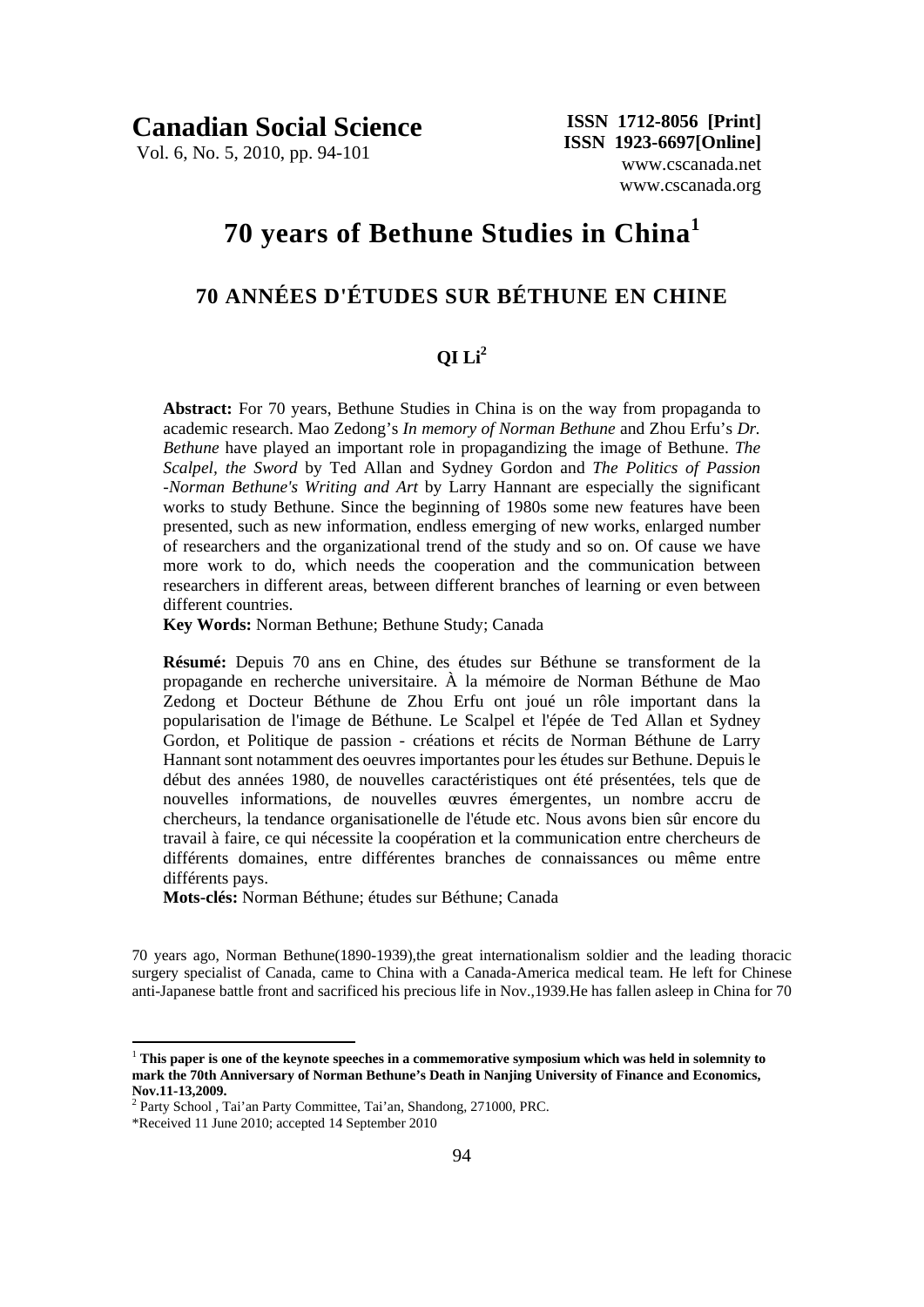years. It hasn't ceased for propagandizing Bethune and researching his spirits since his sacrifice. We can see these features as follow:

# **1. A PATH FROM PROPAGANDIZING TO RESEARCHING ON BETHUNE'S STUDIES IN CHINA**

### **1.1 It gives priority for propagandizing Bethune's nobility of thought from his death to 1950s. Mao Zedong's** *In memory of Norman Bethune***(MAO, 1991)(P653-654) and Zhou Erfu's Dr. Bethune have played an important role during this time**

Those who propagandized Bethune's stories and his spirits at the very first time were the Politics Depart.of the 8th Route Army, General Nie Rongzhen and Mao Zedong after he died in Huangshikou village,Tang County, Hebei Province. Huangshikou was under the jurisdiction of Wan County at that time but Tang County in 1950s.Thus someone put off these two counties in their articles. Mao wrote *Learn from Norman Bethune* on Dec.21, 1939, for an autograph book:*Norman Bethune Autograph Book* by the Politics Depart. and Medical Depart. of the 8th Route Army which would appear shortly in 1940. Mao's article was changed its name to *In Memory of Norman Bethune* when it was edited into *Selected Works of Mao Zedong Volume*. The very article by Mao became a very famous one like his other ones which swept the country by every family, without distinction of sex and age in the Cultural Revolution period(1966-1976).Bethune is here in hearts of millions of Chinese from the article, being the most famous Canadian in China.

Articles by Nie Rongzhen, Lv Zhengcao and Zhu De were published at the same time. *In Memory of Comrade Bethune* by Nie Rongzhen, commander of Jin-Cha-Ji Border Area and *In Memory of Doctor Bethune* by Lv Zhengcao, vice commander of Jin-Cha-Ji Border Area, were put on a piece of newspaper of Jin-Cha-Ji Border Area named *Against the Invaders, Issued Every Three Days* on Jan.4,1940. *In Memory of Comrade Bethune* by Zhu De was carried on *Liberation Daily* at the 3rd anniversary of Bethune's sacrifice.

These articles appealed Chinese army and civilians to learn from Bethune's spirits, to defeat the Japanese aggressors, and to build a new China with freedom, democracy and happiness standing in praising and propagandizing his internationalism spirit. They reflected a political Bethune.

Zhou Erfu(1914-2004),a morden Chinese writer and the vice Minister of the Ministry of Culture at one time, wrote a long reportage named *Sections of Norman Bethune* in 1944. The reportage was viewed the most early and most comprehensive details of Bethune after his death. It was issued on *Liberation Daily* ,Yan'an in Nov.,1944 at the 5th anniversary of Bethune's sacrifice then got well-received by the public. An relative earlier pamphlet, according to announcement of the National Library of China holdings ,was the one which was pressed in Mar., 1945, by Politics Depart. of the 8th Route Army. There are about 20 thousand words in the 39-page, 32 mo book. Prof. Lin Gang, Chinese language and literature Dept., Sun Yat-Sen Univ., says in one of his article that he has seen a version of Jianghuai Publishing House, 1944.It maybe a limited edition. Zhou printed a reportage union entitled *Bethune and Alov* with another morden writer,Fang Ji. In this book, there are three articles as *Learn from Norman Bethune* by Mao, *Sections of Norman Bethune* by Zhou and *Doctor Alov* by Fang Ji. Alov was a USSR surgeon who worked in Yan'an just like Bethune.

Zhou Erfu worked in Hong Kong to do the united front work of CPC in Dec., 1946. He created a long novel entitled *Doctor Bethune* which was the basis of his reportage *Sections of Norman Bethune* published in installments in *The Short Story Monthly*, Hong Kong with an extensive influence.

Those senior commanders of the 8th Route Army in the novel have their true names while the others are generalized on literatural law, assuring the basis of some true persons and true stories, to be fitting the literatural form and aesthetic needs. The earliest Chinese versions of the novel were the one pressed in May,1949 by Tianjin Knowledge Publishing House and the other published in 1949, by Beiping (now Beijing) Xinhua Bookstore. Whereas its English manuscript spreads far away. In 1940s, Ted Allan and Sydney Gordon of Canada were preparing a biography of Bethune. Zhou's novel and other materials which were not yet made available to publication, such as Bethune's interpreter Dong Yueqian's private notes received at third hand by Song Qingling----Mrs. Sun Yat-sen, became the important source of information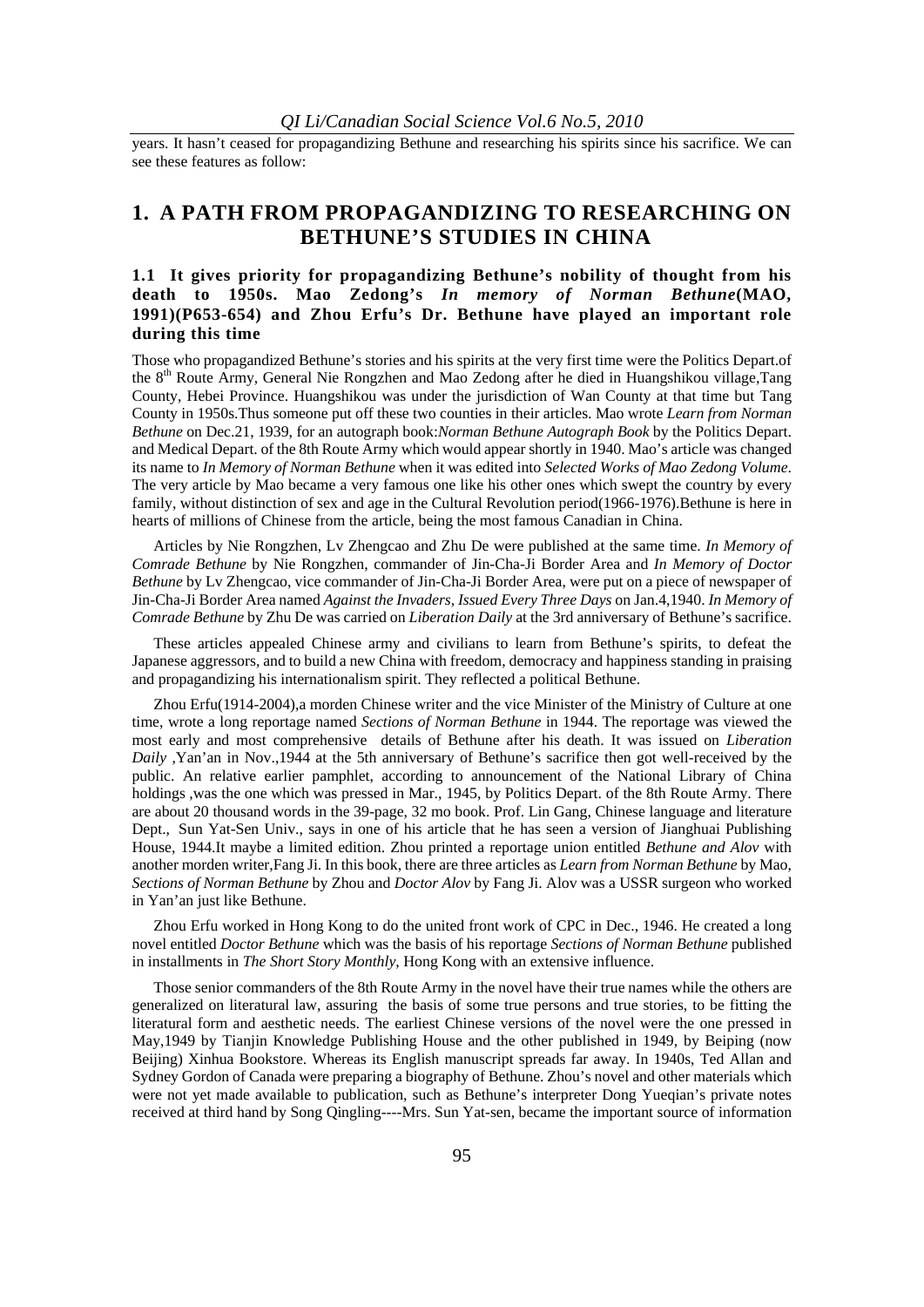about Bethune's work and life in China in *The Scalpel, the Sword*. That's the reason why these biographies quote each other on Bethune's work and life in China.

*The Scalpel, the Sword* was printed in 1952 in US at the first time. It was translated into Chinese by Pingming Publishing House,1954.It had several different names and versions, such as *Biography of Bethune*, *Stories of Doctor Bethune*, etc. I prefer *The Scalpel, the Sword* as its name is in the paper.

Both Ted Allan and Sydney Gordon are Canadians. Still the former one is Bethune's friend who went to Spain with Bethune together. He held a lot of letters and other documents of Bethune in his own hands for a long time. Neither of them came to China when their book was finished in 1950s. It is incorrect when sometimes it marks American writers in its Chinese version. It's easy to be thought as American writers because it was published in US at first. There were more than 10 kinds of languages of it and had been sold millions of copies in the world but only 16 thousand copies in Canada before 1970. It changed since the establishment of diplomatic relations in 1970 between China and Canada. The book was reprinted in 1971, being sold more than 5000 copies in three months. It is one of the most important biographies of Bethune in Canada up to now.

Zhou's novel has been reprinted many times, such as in 1949, 1953, 1958, 1959, 1978, 1980, 1997, 1999, 2004, 2005, etc, according to announcement of the National Library of China holdings but hasn't during 1960-1977.We can understand it's because of the Cultural Revolution. It has versions in different languages like English, French, Russian, Japanese, Italian, Korean, Vietnamese, Albanian and so on with an extensive effect and an uncountable number of copies.

Bethune's literary image spread widely by means of films, TV plays and picture books on the basis of Zhou's novel. It can be seen as the most important text on Bethune studies even though it has a birth defect: It is indeed not a biography but a novel. Certainly, in spite of not a biography it is mentioned as a biography for quoting. This book was the first one on Bethune studies.

### **1.2 A film and picture books about Bethune's life and spirit have come out one after another Since 1960s. Propaganda was in full swing at this time.**

Bethune's image is most based on "Five a person"of Mao's work: "He is already noble-minded and pure, a man of moral integrity and above vulgar interests, a man who is of value to the people."(MAO, 1991)<sup>(653</sup>

 $-654$ ) Indeed, Zhou's novel is perfect on Bethune's work and life in China and Ted Allan's book has a voice most on Bethune's work and life in Canada and Spain. Most works of this time are combined by these two books.

The film *Doctor Bethune* ,adapted by Zhang Junxiang and Zhao Tuo ,was finished by Seagull Film Studio in 1965.Yet it wasn't put on sale until 1977 because of forbidding by Jiang Qing---- Mao Zedong's wife during the Cultural Revolution. There came two movie picure books whose names were the same as Zhou's novel's name. One is in June 1978 by Tianjin Fine Arts Publishing House and the other is in Feb.1979 by Shanghai Fine Arts Publishing House.

There are a dozen different kinds of drawing picture books at this period. It has never been so flourishing before. The best of all is *Bethune in China* by four painters of as Xu Rongchu, Xu Yong and so on in1974, Liaoning People's Publishing House. It got the first prize in the second session of serious books comparison in China in 1981 and was selected as one of "the 600 most influential books in new China in 60 years" by China National Publications and Publishers Research Institute of China.The first cover of the book is the Great Wall and it symbolizes union is strength in anti-Japanese war. It was reprinted in 1975 by another publishing house and had an English version by Foreign Languages Press, having a worldwide effect. Further more, of all these ones, a colorful picture book *Bethune*, a line drawing one *Bethune* and *The Great Internationalism Soldier Bethune* by Yunan People's Publishing House, *A Story of the Proletariat Internationalism Soldier Bethune* by Zhejiang People's Publishing House, are high-quality works with contents and forms during the Cultural Revolution. They are best collections in China nowadays, for example, the painter Guang Jun's manuscript. There weren't computers and TV in 1960-1970s and few of films. Spreading Bethune's name and story by picture books is the Chinese characteristic on Bethune studies for its superiorities as short and pithy, large circulation, great speed, low price and so on.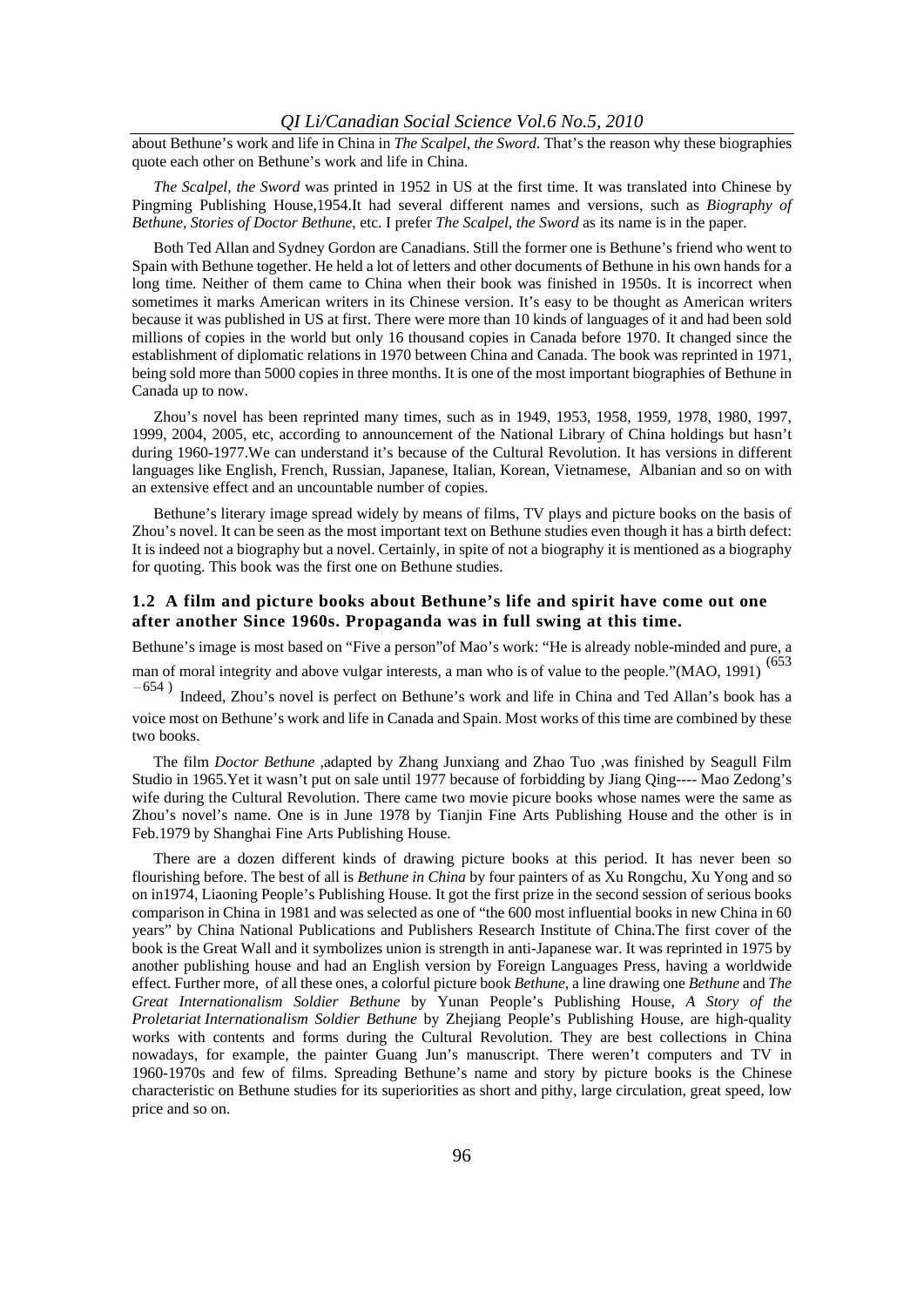#### *QI Li/Canadian Social Science Vol.6 No.5, 2010*

Of cause, the broadest one is Mao Zedong's *In Memory of Norman Bethune*. Mao's this article is thought as "the old three pieces" with two other articles *The Foolish Old Man Removed Mountains* and *Serve the People*, learned by all most all of the people. "The old three pieces" are almost in all of the languages of Chinese minorities and a few dozen of the languages of the world. The number of copies of Mao's article and *Selected Works of Mao Zedong Volume* should be got by authority.

The occasional recollections or recollection corpus of those medical and other workers who ever worked with Bethune, begin to fill up the lack on Bethune studies about giving priority to propagandizing and literature.For example, there are recollections by Nie Rongzhen,Ye Qingshan,You Shenghua,Dong Yueqian,Lang Lin,Lin Jinliang,He Zixin and so on about a book named *The Great Internationalism Soldier Bethune* in 1965. Almost all this book can be thought as a unite in a group of all the workers who worked with Bethune together and is very important among those information about Bethune. Especially, *To Follow Doctor Bethune for Two Years* by He Zixin's dictation and *Comrade Bethune I See* by Liu Xiaokang, possess historical data value.

There appeared many poets on learning Bethune for propagandizing, such as *A Song of Praise Bethune* and *A Noble Man*.Still, an orchestral score entitled *Bethune Symphonic Poem* was published by People's Music Publishing House in 1981. It is thus clear that the styles of the works on memory and propagandizing of Bethune are too numerous to count with rich contents.

Those kinds of books edited or adapted from Bethune's stories sell well. All forms of monographs and collaborations are edited or adapted by these persons as Tang Shu,Sun Ying,Tang Enyuan,Sheng Xiangong,Xu Weiguo,Hu Qi,Wang Tianxin,Lu Lin,Zhou Xiaoying,Zuo Bingwen,Zhou Wenbin,Tian Zongyuan and so on especially Ji Junmei,Wang Yan and Dong Li who published frequently these years.

Medical School of Jin-Cha-Ji Border Area was renamed Bethune Medical School while Model Hospital was changed into Bethune International Peace Hospital after Bethune's martyr. It needs a whole book to describe the mountains of work for Bethune International Peace Hospital. This is medical image of Bethune.

### **1.3 Since the end of 1970s, Bethune Studies is from propaganda to academic research**

*A Biographical Sketch of Bethune* was compiled by Zhang Xuexin in 1984 by Fujian People's Publishing House. It came up a history Bethune for it's the first non-fiction biography of Bethune. Bethune Studies began to change from propaganda by politics and characterization by literature to history research with deep values and multiangles. His biographical sketch is based on some Bethune's letters, recollections by his colleagues. It emphasizes Bethune's work and life in China and cites some materials from Norman Bethune by Canada Public Health Association in 1982.Chinese people know about his spiritual world from these letters. We cannot shut our eyes to this fact that the literature image by Zhou Erfu is so successful that people are unwilling to pay attention to his true image. It is found with hindsight that Bethune's true image doesn't pale beside his literature image, of cause. Bethune leads people to believe that there does exit some really noble men whenever it's war time or peace time. They are hard cores of a society.

# **2. SINCE 1980S, THERE HAVE BEEN SOME NEW FEATURES ON BETHUNE STUDIES, SUCH AS NEW MATERIALS, NEW VIEWS AND NEW FACTS AND SO ON TO A FARTHER WAY OF ACADEMIC RESEARCH**

There are new materials as follow:

#### **2.1 Some faithful historical account appeared**

A book named *In Memory of Bethune* by People's Publishing House in Nov.,1979 at the 40th anniversary of Bethune's sacrifice. It compiles not only those articles touched in this paper foregoing but also some ones by foreign friends, as Ma Haide,whose true name is George Hatem, an American doctor, Ted Allan,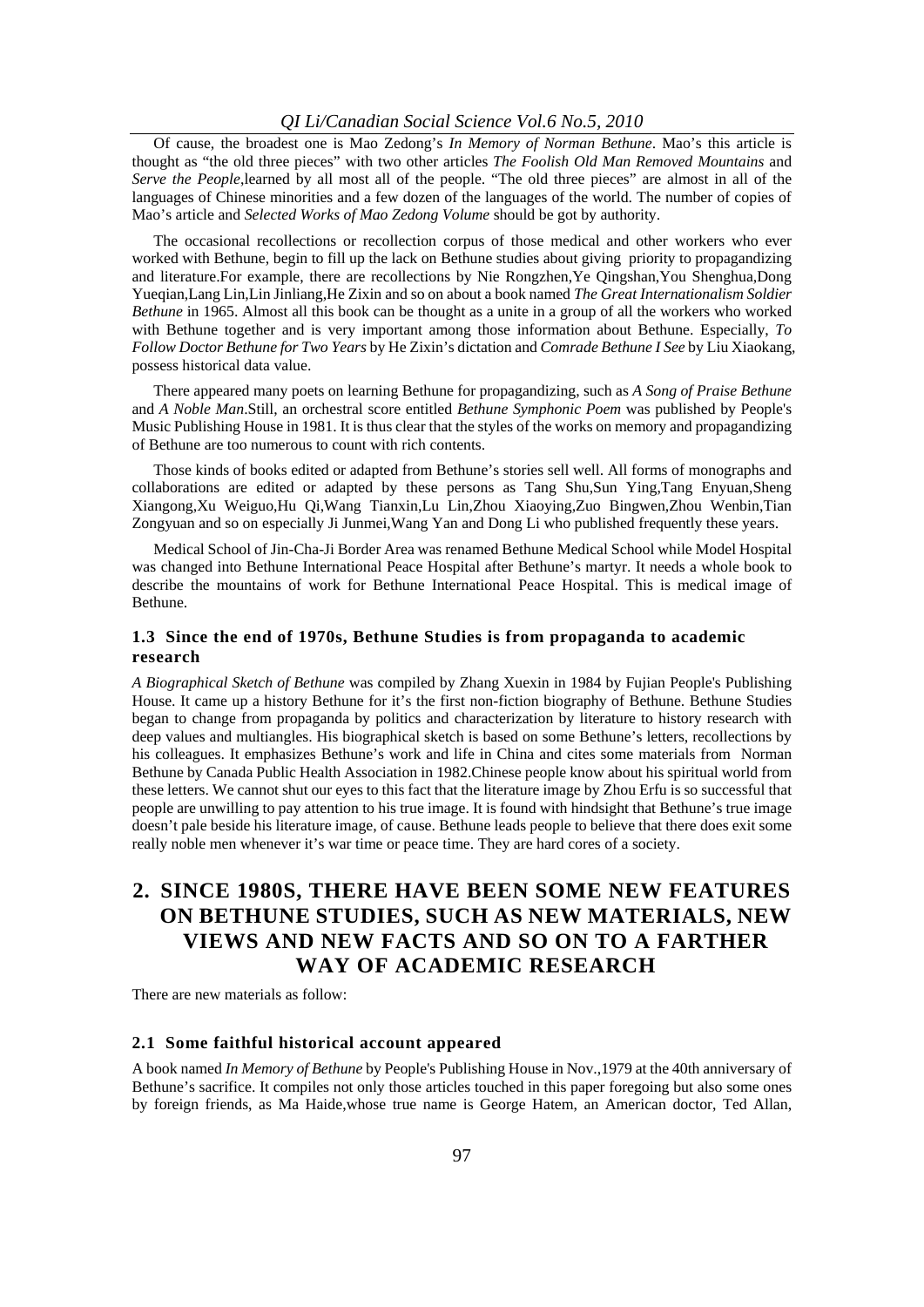#### *QI Li/Canadian Social Science Vol.6 No.5, 2010*

Roderick Stewart, RewiAlley, etc.Further more there are a dozen of Bethune's speeches, papers and letters. Ma Haide and Rewi Alley are "the red foreigners" who have been helping the Chinese people in their War of Resistance Against Japan. Their articles gave the researchers a new view on Bethune studies.

#### **2.2 Some circumstantial evidence were published**

Jean Ewen, a Canadian nurse who came to China with Bethune, wrote her memoirs:*China Nurse:1932—1939* in 1984 . She told that even if Bethune is a hero he was sometimes abusing people with a bad temper. It looks like that's the first time who pointed out Bethune's shortcoming though we know that he seldom abused people indeed. His honor remained intact in China except this shortcoming. Other materials are from Kathleen Hall, her Chinese name is He Mingqing, a missionary of New Zealand who helped Bethune in China. The Chinese version of *A Biography of Kathleen Hall* was printed in July,1993 by Hebei people's publishing house. Its English name is *Dr.Bethune's an Angel*----a very emotional name in fact. The same story of this lady appeared in another book, *See the Sunrise:Dr. Bethune's a Daughter*. We can understand Bethune's feeling as a modern person whatever she is angel or daughter. It makes the research course more interesting as they are small fractions of Bethune meanwhile it helps to return a god Bethune to a real one.

#### **2.3 Bethune's working and life in the front line is enlarged and described in details.**

Two books can't be ignored. One is *Bethune in Tang County*,edited by Han Haishan with high-quality pictures and written explanations; the other is *Bethune in Lingqiu Anti-Japanese Front* edited by Gao Fengshan with many pictures too.The more these kinds of books appear, the more quickly a chronicle of Bethune 's life comes out.

### **2.4 Some picture collections about Bethune's working and life in Jin-Cha-Ji Border Area prove to be valuable information, recording those days about Bethune's fighting against Fascism with Chinese people.**

Photoes by Wu Yinxian and Sha Fei and statues by Situ Jie are wonderful in all. *Artwork Collections in Bethune Memorial Hall* by Ji Junmei, director of Bethune Memorial Hall, Shijiazhuang are detailed and accurate.

### **3. ENLARGED NUMBER OF RESEARCHERS**

Bethune Studies relate to areas beyond China because Bethune's life includes north America, Spain, USSR and such other counties and areas. Here we have to talk about something in Canada. Researchers in China know about three biographies of Bethune. They are *The Scalpel,the Sword* by Ted Allan and Sydney Gordon, *Bethune* by Roderick Stewart and *The Politics of Passion-Norman Bethune's Writing and Art* by Larry Hannant. The one by Larry Hannant is the perfect one in and abroad China by now and its Chinese version becomes the most important one on Bethune Studies in China. We don't have the Chinese version of *Bethune* by Roderick Stewart and his other book *The Mind of Norman Bethune*.They are seen in other one's books.

It develops in breadth and depth on Bethune Studies by translation, explanation and research of specialists and scholars in universities and other institute. Larry Hannant's work was published in 1997.In 2003,Prof. Li Wei of Shandong Univ. began to translate it with us five graduate students with the help of Canada embassy. Prof. Li Wei is a historian on America, Canada and Europe. He leads us to Bethune Studies from the course of translation. I introduced this book and the translation in detail in one of my paper Bethune in more dimensions perspective and his multidimensional life (QI, 2005).

It should be thoughtfully noted that it needs researchers between different areas and different branches of learning for Bethune's life span different areas as medical, literature, art, revolution and so on. For example, Bethune's last two years are closely related to history of CPC, Anti-Japanese War and Jin-Cha-Ji Border Area therefore it needs scholars in Chinese history. In need of deep exchange, those foreign language and foreign history learners are necessary. An article entitled *Forgetfulness and imagine by collective memory*: *Analysis on Subjects of Bethune in 60 Years*(LIN, 2008), with significant depth in the theory on views of aesthetics of art and literature, analyzing a lot of subjects of Bethune.The writer is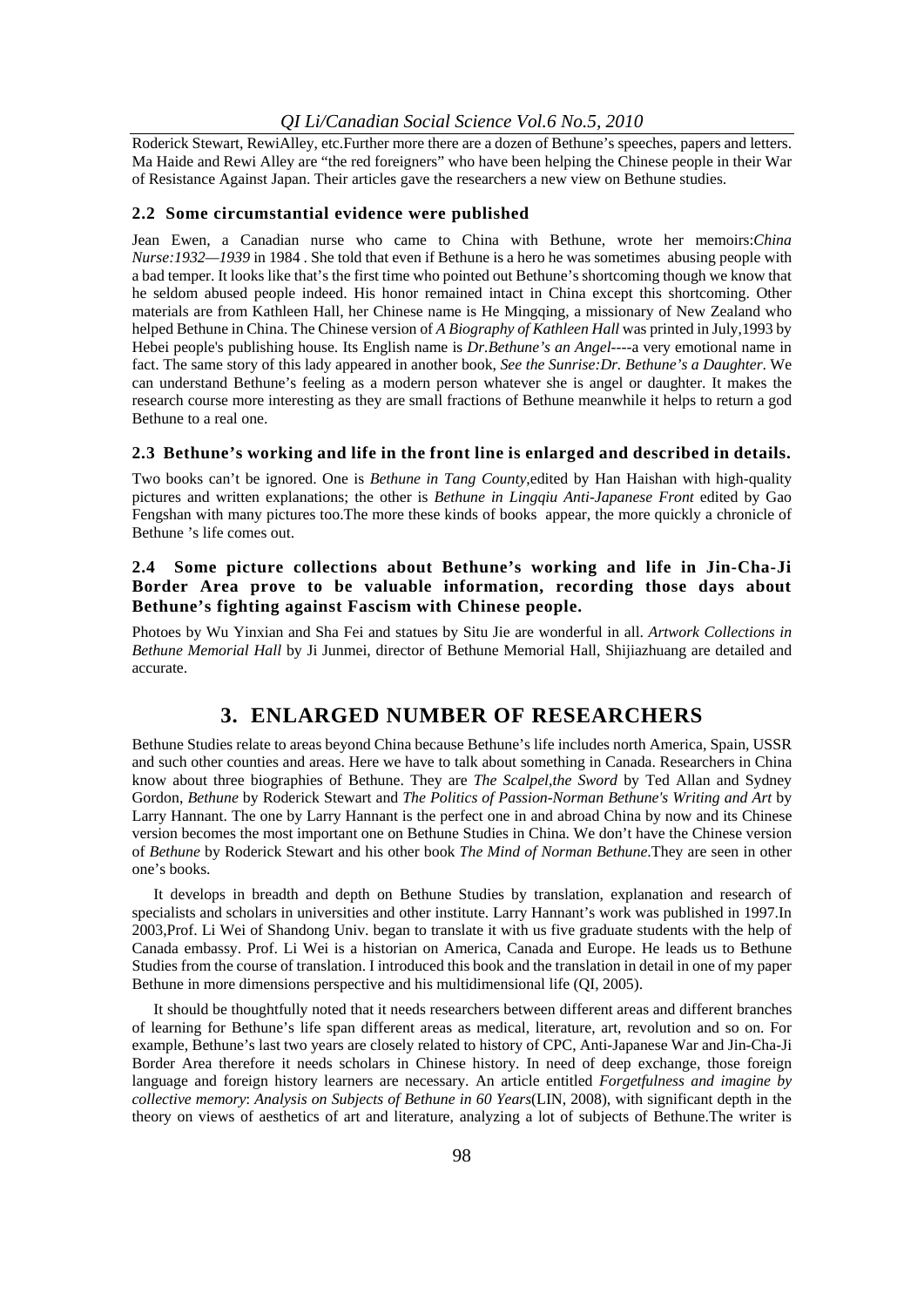Prof.Lin Gang, Sun Yat-Sen Univ.,I have considered in the former. These articles like this one are welcomed.

Those offsprings of Bethune's colleagues at that time,with a sincere and warmly feeling to Bethune, join the line of researchers. Some active persons are Wang Yan, daughter of Sha Fei;You Liqing, daughter of You Shenghua;Ye Xing, daughter of Ye Qingshan,;Dong Chun, daughter of Dong Yueqian and so on. *In Memory of Bethune*, edited by Wang Yan, details Bethune's deeds in China from June,1938 to Nov.,1939 by pictures taken by her father. These successors to the revolution become a force to be reckoned, following their older generations, gathering, editing and publishing relative information. Some of them propagandize Bethune on internet. *Bethune's Last Month* by You Liqing on her blog reduces Bethune's death cause and clears some questions by visiting parties and consulting literature materials. Not only it's a believable record but also an impressive article.

# **4. COOPERATION AND COMMUNICATION BETWEEN RESEARCHERS IN DIFFERENT AREAS OR EVEN BETWEEN DIFFERENT COUNTRIES**

Forms of literature and art have more influence than those published articles and works on extending Bethune studies to the masses. Films and TV plays play an important role.

There are several films and TV plays nowadays.The first one is *Doctor Bethune* by Zhang Junxiang and Zhao Tuo in 1964 with high artistic quality. It makes Bethune one of the most famous foreigners in Chinese history of cinema. The second one is *A Hero's Path* by Canada, France and China jointly in 1990.It has a smaller influence in China because it describes Bethune giving orders to Chinese people but not interactive relate with Chinese in a western eye. We can see this film in the National Library of China. Perhaps the third one is that shoot in Canada, performed by Donald Sutherland in 1977, named *Bethune*. But it can't be stored in the National Library of China. A TV program, *Film legend: Who Made Light of Travelling Thousands of Miles to China*, performing and explaining by the famous compere,Cui Yongyuan,has a superior ratings.It spreads Bethune's deeds to young people.A 20-episode TV plays entitled *Bethune*, directed by a woman director Yang Yang in 2007,is awarded a Prize of Spiritual Civilization in China. It should be realized that not all of these films or TV plays have the same level of achievement in art on representing Bethune's true spirit. Some of the works are too exaggerate even disparage historical figure. To a certain degree,it has a bearing on Bethune studies' lacking of influence but only in scholars' studies. Therefore, it's necessary to spread the research achievements while lay stress on it.

# **5. ORGANIZATIONAL TREND OF THE STUDY IS ABOVE SUSPICION**

In recent years, some research societies have been established one by one, getting things going actively. *China Association for Bethune's Mind*, whose headquarter is located at Beijing, was set up in June,1997.It has developed 6 activities during its 10-year history. The vice-president of the society, Zhang Yesheng, who ever worked with Bethune, became the vice president of General Hospital, Beijing Military Region.Mr. Zhang is one of those who propagandize, learn and study Bethune all their lives because of revelation and inspiration of Bethune. *Bethune Correspondence*, which was founded and publicated by Mr. Zhang Yesheng himself, is an informal publication which has done a vast amount of work. A more earlier association named Beijing Alumni Association of Bethune Medical Univ. has its own website and acts frequently.It appears another association, like association of Bethune in Hebei province. The association up to date is Association of Bethune Studies which was set up in Beijing on a grand scale, gathering medical staff.

## **6. EXPECTATION AND OUTLOOK**

We could see that Bethune Studies in China is on the way from propaganda to academic research for these 70 years. Bethune's image has been changed from a perfect hero to a most colorful one. The information on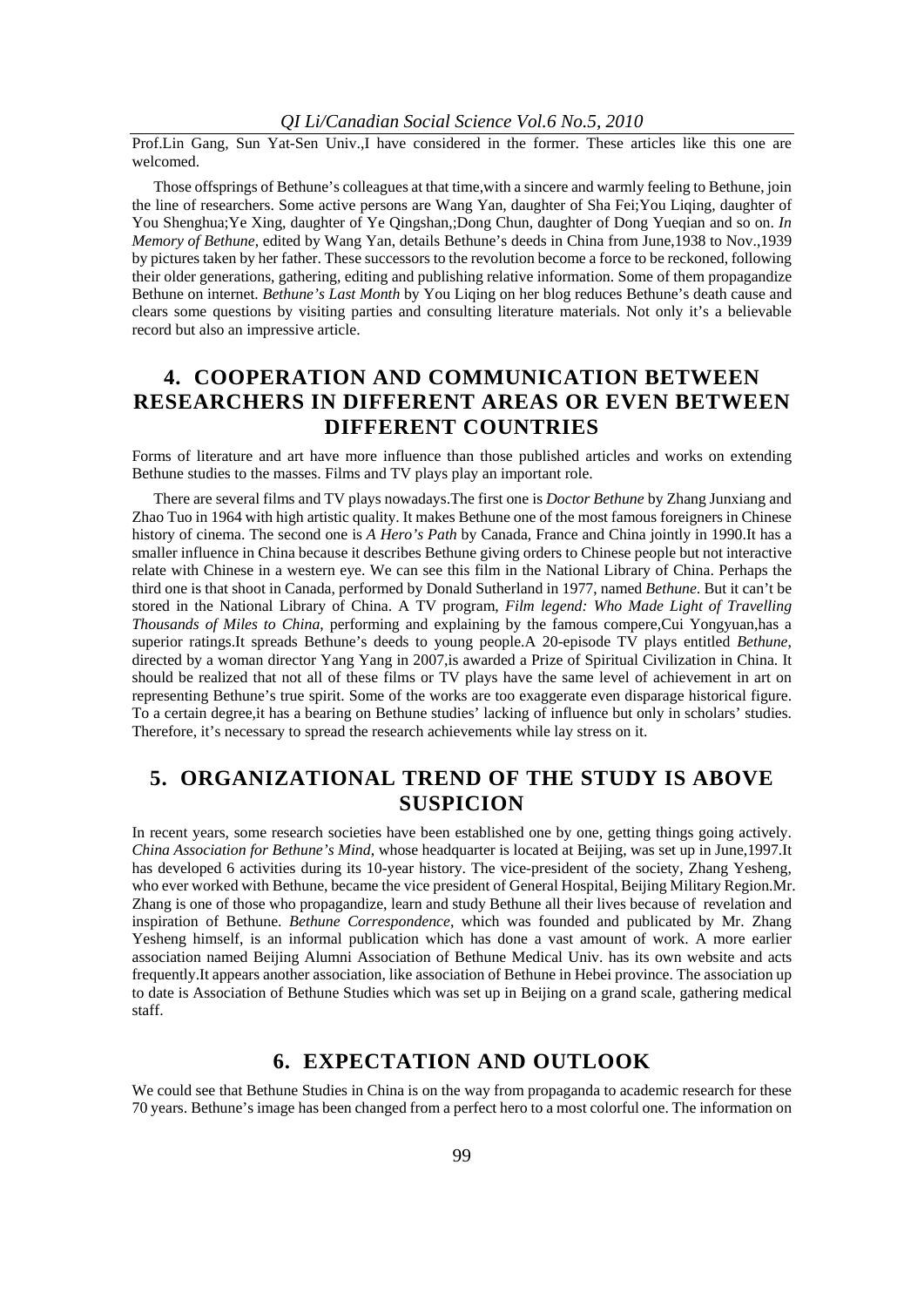Bethune Studies is from the concept of novel to believable record, quoting materials between China and abroad. Materials and information appears endless. We may say that it's the best time on Bethune Studies.

Even if, we must note that what we have done is just a small part of Bethune Studies for it has a huge developing space.More work needs us to do, for example, the question about Bethune's will, in another accurate term as the last letter Bethune gave to General Nie, spread widely in China but is suspected by Larry Hannant.I have written out my opinion that"the will did exist but the original manuscript was unable to be preserved"in the 15<sup>th</sup> note (Larry & LI, 2005). ( $p468$ ) of the Chinese version of Larry Hannant's work. But I made a mistake on the newspaper's name. Its true name is *Against the Invaders, Issued Every Three Days* but not *Jin-Cha-Ji Border Area Daily*. There won't be these kinds of mistakes if I learn more from specialists on Chinese history. It calls on cooperation and communication between researchers in different areas indeed.

At last, Bethune's images in China between different areas among medical, literature, history and politics are not the same one. I hope these images can be united into one. Also I hope there will be more support by loans and research institute ,more exchange between researchers in and abroad China, and enlargement of achievements in research. Eventually, Bethune should be accepted as the hero against Fascism, overcoming political parties, nationalities, national boundaries by the world people.

### **REFERENCES**

GAO Fengshan. (2006). *Bethune in Lingqiu anti-Japanese front[M].*Taiyuan: Shanxi People's Publishing House.

HAN Haishan. (1990). *Bethune in Tang County [M].* Shijiazhuang: Hebei People's publishing house.

HE Zixin.(1965). *To follow Doctor Bethune for two years[M]*.Fuzhou: Fujian People's Publishing House. *In memory of Bethune[C]*.Beijing: People's publishing house, 1979.

- Jean Ewen,HUANG Cheng, HE Lan. (1984). *China Nurse:1932-1939 [M]*.Beijing: Current affairs publishing house.
- JIN Ji,HU Huiting. *Restore Bethune: Has defect on women and alcohol[N].Xinmin weekly(Shanghai).*  [eb/ol]. http://history.news.163.com/09/0304/14/53IOJ1EH00011KUQ.html,2009-03-04.
- JI Junmei. (2007). *Artwork collections in Bethune Memorial Hall [Z].* Shijiazhuang:Hebei art publishing house.
- Larry Hannant, LI Wei, and so on. (2005). *The Politics of Passion:Norman Bethune's Writing and Art [M]*. Jinan: Qilu press: 468.
- LIN Gang. *Forgetfulness and imagine by collective memory:Analysis on subjects of Bethune in 60 years [A]*In:Chinese learning website, [eb/ol].http://www.xschina.org/show.php?id=11470,2008-01-09.
- LIU Xiaokang. (1965). *Comrade BethuneI see [M].* Nanchang People's Publishing House.
- Li Xue'ao. (1978)*. A song of praise Bethune [M].* Beijing: People's literature publishing house,.
- LV Qiming. (1981). *Bethune symphonic poem [M].* Beijing:People's music Publishing House.
- MAO Zedong. (1991). *In memory of Norman Bethune[A].In:Selected Works of Mao Zedong Volume*   $(2rdVolume)$  [M]. Beijing: The people's publishing house:  $653-654$ .
- *Political Depart.and Medical Depart.of the 8th Route Army. Norman Bethune Autograph Book [Z].(*1940). The National Library of China.
- Ted Allan,Sydney Gordon,WU Ningkun,YANG Shanquan. (1954). *The Scalpel,the Sword:Stories of Doctor Bethune [M].*Shanghai: Pingming publishing house.
- *The great internationalism soldier Bethune [C].*Beijing: China Youth Publishing House.1965.
- Tom Newnham,LV Wanru,XIA Wenyi. (1983). *A biography of Kathleen Hall [M].* Shijiazhuang:Hebei People's publishing house.